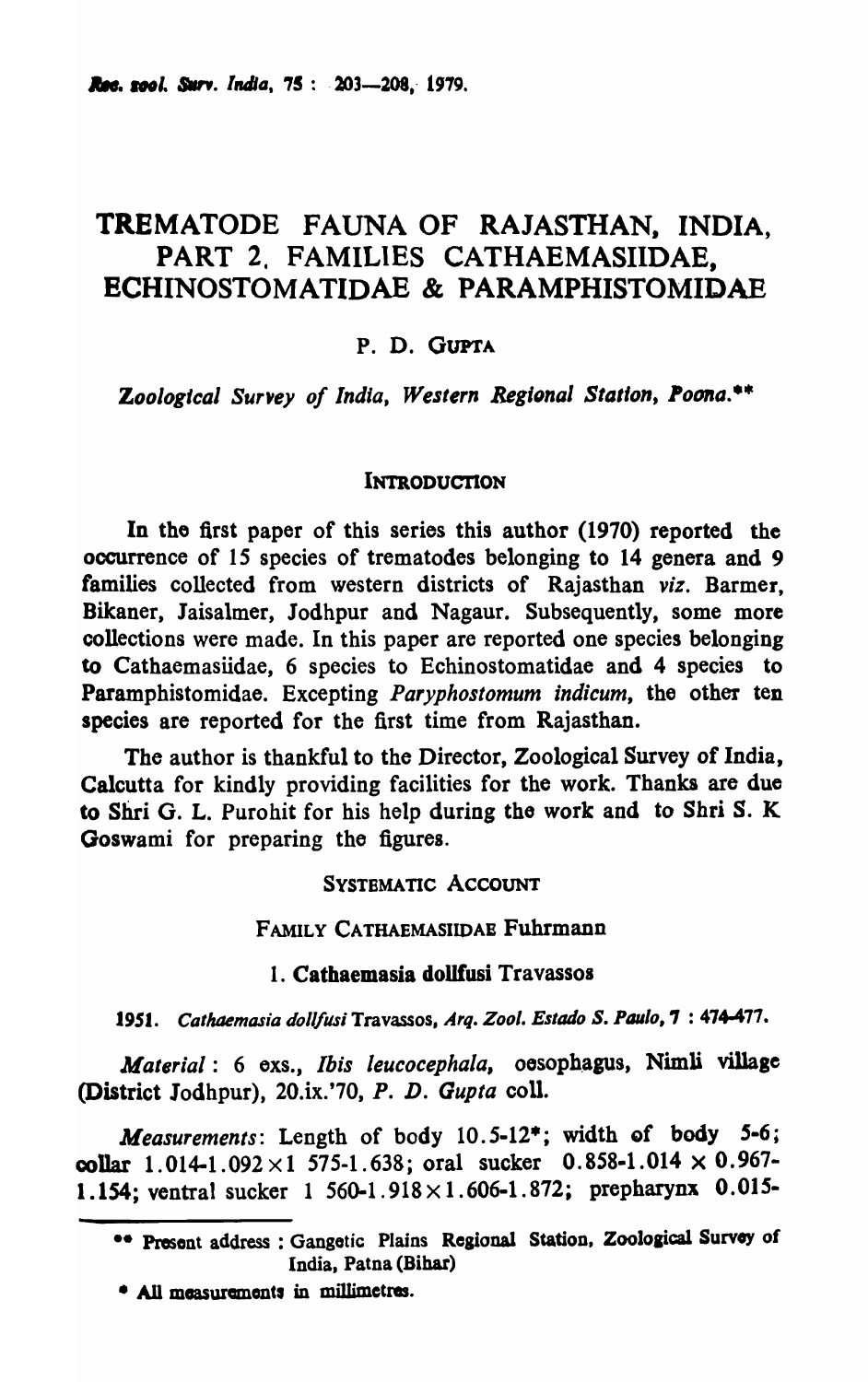0.187; pharynx  $0.405-0.452 \times 0.374-0.421$ ; oesophagus 0.312- $0.717$ ; anterior testis 1 138-1 169 $\times$ 2.340-3.088; posterior testis  $1.138-1.513 \times 1.794-2.542$ ; ovary  $0.514-0.670 \times 0.468-0.951$ .

*Distribution: Rajasthan:* 1odhpur. *Elsewhere:* U. P. (INDIA). CONGO.

*Remarks:* These specimens resemble closely C. *dollf/usi* Travassos  $(1951)$ . The collar is feebly discernible with an uninterrupted row of collar spines. Stunkard and· Oandal (1965) doubted that probably *c. dollfusi* is synonum of *C. seetali* Wesley (1943). The intestinal caeca in C. seetali are smooth where as in C. *dollfusi* and in the present material their outer margin is provided with a number of diverticulae almost through out their length. These two species also differ in other details like the extension of cirrus sac and comparative size of ovary in relation to body length. Therefore *C. dollfusi* is treated distinctly from *C. seetali.* 

# Family ECHlNOSTOMATIDAB Poche

### 2. Echinochasmus euryporus (Looss), Dietz, 1910

1896. Echinostomum euryporum Looss, nec Looss, 1899, Mem. Inst. Egypt, 3: 144. tab. 9, fig. 93.

*Material: 11 exs., Circus aeruginosus, intestine, Kharda Dam (Pali* District), 16. xii. '70, P. D. *Gupta* colI.

*Measurements;* Length of body 2.073-2. 796; width of body 0.460- 0.575; oral sucker  $0.040 - 0.066 \times 0.053 - 0.079$ ; ventral sucker 0.292- $0.399 \times 0.279 - 0.399$ ; prepharynx 0.026-0.053; pharynx 0.066-0.079  $\times 0.053$ -0.079; oesophagus 0.133-0.266; ovary 0.079-0.133 $\times$ 0.079 0.133; anterior testis 0.186-0.306 $\times$ 0.239-0.399; posterior testis 0.292- $0.345 \times 0.212 - 0.319$ ; cirrus sac  $0.133 - 0.212 \times 0.079 - 0.133$ .

Distribution: *Rajasthan*: Pali District (First record from India). *Elsewhere:* EGYPT, USSR.

# 3. Paryphostomum indicum (Bhalerao)

1927. Testisacculus indicum Bhalerao, Proc. 14th Indian Sci. Congr., Pt. 3 : 191.

1931. Paryphostomum indicum Bhalerao, Parasitology, 23: 99-102.

*Distribution:* Jaisalmer. *Elsewhere:* Northern India.

*Remarks:* Gupta (1970) reported its occurrence from intestine of *Varanus monitor* at Jaisalmer.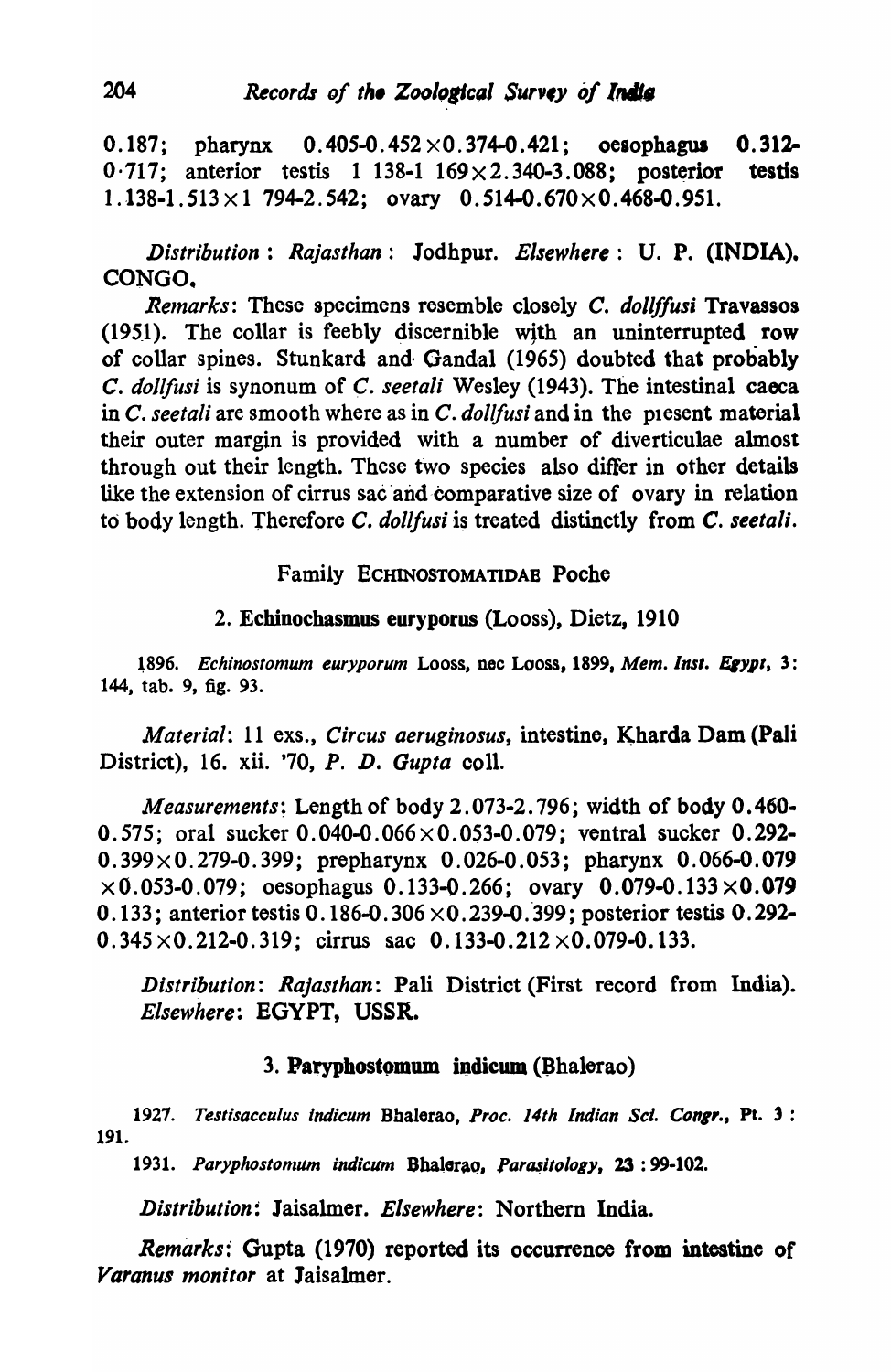### 4. Paryphostomum radiatum (Dujardin) Dietz, 1910

1845. Distomum (Echinostoma) radiatum Dujardin, Hist. Nat. Helm. intestinaus, :427.

*Material: 4 exs., Phalacrocorax sp., intestine, Kharda Dam (Pa li* District), 30.ix.'70, *P. D. Gupta* colI.

*Measurements: Length of body 5.985-7.805; width of body 1 116-*1.514; oral sucker  $0.093-0.172 \times 0.133-0.226$ ; pharynx  $0.106-0.239 \times$ **0.093-0.239;** oesophagus 0.159-0.665; ovary 0.133-0.305 $\times$ 0.159-**0.359; cirrus sac 0.226-0.399**  $\times$  **0.119-0.199.** 

*Distribution: Rajasthan:* Pali District (First record from India) **Elsewhere: SRI LANKA, SOUTH AFRICA, JAPAN, EUROPE** U. S. S. R., AUSTRALIA, INDOCHINA, Inner Mongolia (CHINA).

*Remarks:* Acetabulum in some specimens has posterior sac like prolongations. One specimen has a cestode larva in its acetabulum.

#### *5.* Mesorchis pendulus (Looss) Dietz, 1909

1899. Echinostomum pendulum Looss, Zool. Jahrb. Syst., 12: 688-692.

*Material:* 1 ex. (damaged), *Anhinga melanogaster,* intestine, Kailana Lake (lodhpur District), 10. vi.'6S, P. D. *Gupta* coll.

*Measurements:* Body length 2.371; width 0.269; oral sucker  $0.055 \times$  $\times$ 0.055; ventral sucker 0.130 diameter; pharynx 0.055 $\times$ 0.046; oesophagus 0.370; cirrus sac  $0.139 \times 0.083$ ; anterior testis  $0.176 \times 0.176$ ; posterior testis  $0.279 \times 0.186$ ; ovary  $0.065 \times 0.083$ .

*Distribution: Rajasthan:* Jodhpur District (first record from INDIA). *Elsewhere:* CATANIA, AFRICA, JAPAN and U.S.S.R.

*Remarks.'* Yamaguti (1958) treats *Mesorchis* as synonym of *Stephanoprora* and assigns it to the subfamily Echinochasminae. Skrjabin and Bashkirova (1956) assign this species to the genus *Mesorchis* which is included in the subfamily Alleohinostomatinae and they treat *Stephanoprora* as monotypic genus with S. *ornata* Odhner, 1902, as the typo species. This author agrees with Yamaguti in assigning the genus *Mesorchis* to the subfamily Echinochasminae on the basis of dorsally interrupted row of collar spines.

#### 6. Patagifer wesleyi Verma, 1936

1936. Patagifer wesleyi Verma, *Allahabad Univ. Stud.*, 12, Sci. Sec., (3): 160-162.

*Material: 24 exs., Threskiornis melanocephala, intestine, Chandelao* vUIaae (Joclhpur District), 3. ix.'71, P. D. *Gupta* coll.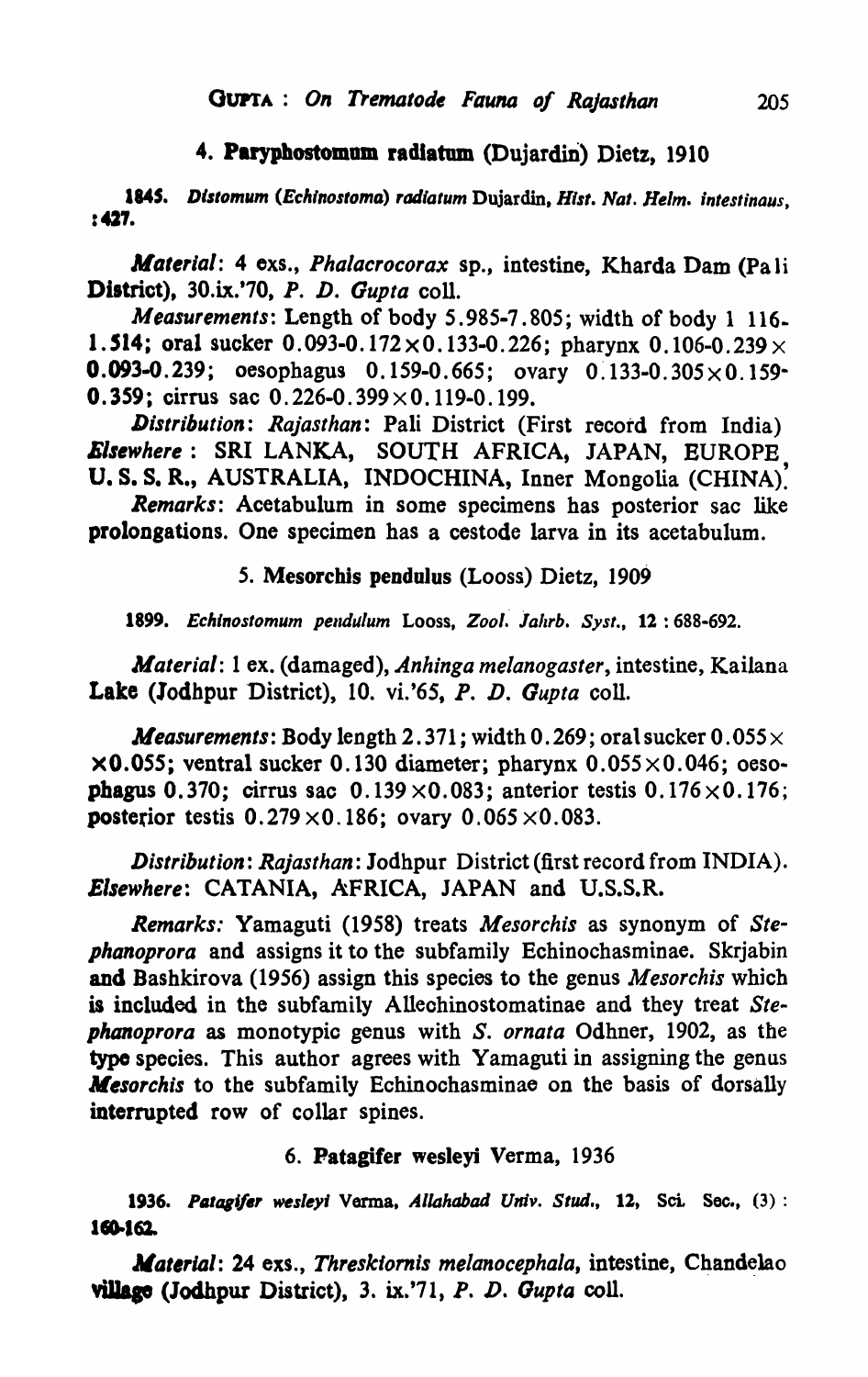*Measurements:* Length of body 17.6-23.2; maximum width 1.6- 2.3; 30 collar spines on each side. Oral sucker mostly transversely elongated but sometimes rounded,  $0.255-0.333 \times 0.255-0.632$ ; ventral sucker 1.333-1 529  $\times$  1 254-1 587; pharynx 0.252-0.333  $\times$  0.297-0.405; oesophagus 0.921-1 372; anterior testis 1 117-1.646 $\times$ 0.392-0.686; posterior testis 1 195-1.685 $\times$ 0.372-0.646; Mehli's gland complex  $0.646-1.215 \times 0.496-0.823$ ; ovary 0.432-0.666  $\times 0.306-0.594$ .

*Distribution: Rajasthan: Chandelao, District Jodhpur (First record* from Rajasthan). *Elsewhere:* Gyanpur (District Varanasi and Fatehpur \ both in U. P. (INDIA).

*Remarks: Patagifer srivastavai* Peter, 1954, known only by an abstract, description, resembles so closely *P. wesleyi* in measurements and other details that the former is treated as synonym of the latter. Verma (1936) has mentioned presence of 30-31 spines on each side of the collar. Jain (1967) has reported 31 spines where as the present material has only 30 spines on each side of the collar.

# 7. Nepbrostomum ramosum (Sonsino) Dietz, 1910

1895. Echinostomum ramosum Sonsino, Monit Zool. Ital., 8 (6) : 123-124.

*Material: 2 exs., intestine, egret, Kharda Dam (Pali district), 21.iv.* 71 *P D. Gupta* coll.

*Measurements:* Length of body 11.100-11.360; width 2.940-3.180; Number of collar spines 47.50; oral sucker  $0.167 \times 0.176$ -0.186; ventral sucker 1.460-1  $512 \times 1.237$ -1.330; pharynx 0.214-0.279  $\times$  0.186-0.241; oesophagus 0.353-0.576; ovary 0.279-0.418  $\times$  0.261-0.418; anterior testis  $0.734-0.744 \times 0.799-0.817$ ; posterior testis 0.632-0.697  $\times$  0.669-0.744; cirrus sac  $0.372-0.604 \times 0.409$ . Genital pore in a opposition to the. intestinal bifurcation.

*Distribution: Rajasthan: Pali District (first record from India) Elsewhere:* EGYPT, MADAGASCAR and NETHERLAND.

Family PARAMPHISTOMIDAB Fischoeder

# 8. Diplodiscus \_ mehrai Pande

1~37. *Diplodiscus mehrai* Pande, *Proc. Indian Acad. Sci* ., 6(2) : 109-112, Il~,. 119, figs. 1·2.

*Material.:* 2 exs., *Rana cyanophlyctis,* intestine, Chittrogarh, 7 x. '64, *P. D. Gupta* coil.

*Measurements:* Body length 1.920-2.200; width 0.244-0.279; oral sucker  $0.279 - 0.334 \times 0.390 - 0.399$ ; oesophagus  $0.158$ ; testis  $0.324 \times 0.279$ ; ovary  $0.223 - 0.241 \times 0.209 - 0.214$ ; ova  $0.111 \times 0.130$  $\times$ 0.065-0.083.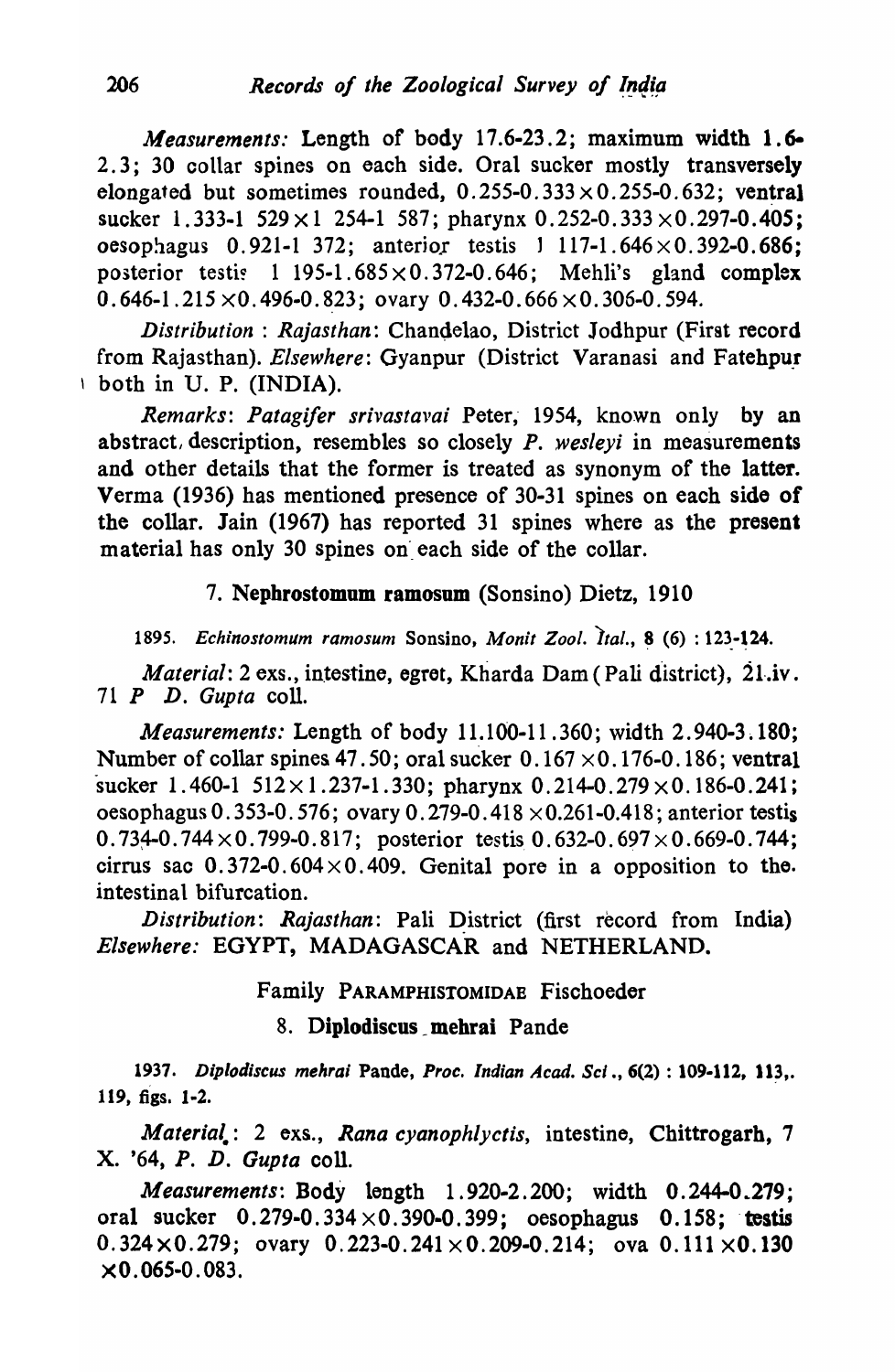Distribution: Rajasthan: Chittorgarh District (first record from Rajasthan). *Elsewhere*: Uttar Pradesh (INDIA) PHILIPPINES. KOREA and MANCHURIA.

Remarks:' These specimens have genital opening at intestinal biturcatign, vitellaria only extracaecal, oesophagus short, oral diverticula reaching the intestinal bifurcation and the position of genads is somewhat definitely lateral. Singh (1954), considering position of genital pore of minor importance, has treated *D. mehrai* synonymous with D. amphichrus. Mukherjee and Chauhan (1967) agree with Singh. A detailed study may provide stable characters for separation of *D. mehrai* from *D. amphichrus* on the basis of position of genads, cirrus pouch and the genital opening. Present forms are tentatively assigned to *D. m,hrai.* 

9. Ceylonocotyle scoliocoelium (Fischoeder) Näsmark, 1937

#### 1904. *Paramphistomum scoliocoelium Fishoodor, Zool. Jahrb. Syst.*, 20(5): 463-468.

*Material:* Many exs., buffalo, rumen, zoo slaughterhouse, Jodhpur, 6.i.'71, P. D. Gupta coll.

*Measurements:* Body length 4.762-5.919; width 1.920-2.548; oral sucker  $0.509 - 0.705 \times 0.450 - 0.666$ ; ventral sucker 0.705-1.234 $\times$ **0.784-1.234; oesophagus 0.392-0.646; anterior testis 0.588-0.960** $\times$ 0.860-0.980; posterior testis 0.666-0. 744-0. 725·1 .274; ovary O. 372- 0.392-0. 359-0.431. Genital pore behind intestinal bifurcation.

*Distribution: Rajasthan:* Jodhpur (first record from Rajasthan) *Elsewhere:* INDIA (Punjab, U. P., W. Bengal), INDOCHINA, CELEBES, AFRICA, JAPAN. INDONESIA.

*Remarks:* All the specimens do not have rounded or transversely olongated testes.

### 10. Ceylonocotyle nasmarki Mukherjee

1963. Ceylonocotyle nasmarki Mukhorjoe, *Indian J. Helminth.*, 15: 70-73.

*Material:* 1 ex., buffalo, rumen, zoo slaughterhouse, Kota, 25.x.'64, *P. D. Gupta* colI.

*Measurements:* Length of body, 5.060; width 2.780; oral sucker **0.560** diameter; ventral sucker  $0.800 \times 0.760$ ; oesophagus  $0.440$ ; anterior testis  $1\,180\times1.200$ ; posterior testis  $1.280\times1.000$ ; ovary  $0.400\times0.300.$ 

*Distribution: Rajasthan: Kota (first record from Rajasthan).*<br>*Elsewhere: INDIA (Bareilly, U. P.).*